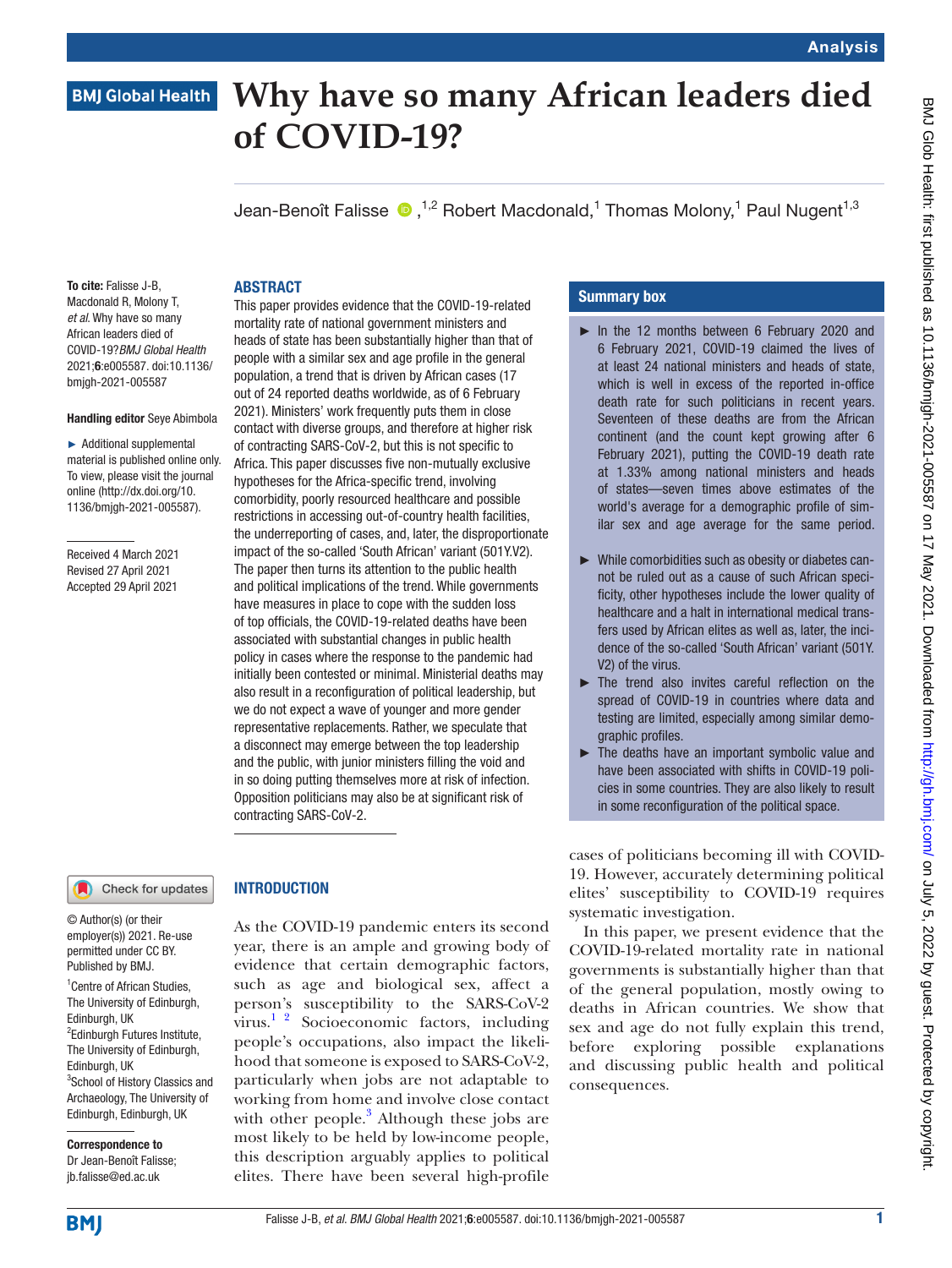

<span id="page-1-0"></span>Figure 1 COVID-19 death rates (as of 15 February 2021). Data sources: ministers and heads of states—deaths: authors' own compilation/total number of ministers: IPU/UN Women (01 January 2020). General death rate—Sex, Gender and COVID-19 Project (15 January 2021), see text for details. Bars are 95% CI.

# HOW CAN WE KNOW WHETHER POLITICIANS ARE MORE LIKELY TO DIE OF COVID-19?

The health and well-being of those in positions of power are typically the subject of much media attention. In the analysis below, we focus on ministers and heads of state. They represent only a fraction of those in positions of power, but they also constitute a well-defined group that can be counted in a similar fashion across countries. We created a list of deaths based on two sources that were each systematically verified. First, we looked at lists appearing in traditional online media—especially Deutsche Welle  $(Germany)$ ,<sup>4</sup> The Citizen (Tanzania)<sup>5</sup> and Al Jazeera (Qatar)<sup>[6](#page-4-4)</sup>—that mention prominent COVID-19-related deaths. Second, we sorted through Google News results generated by the keywords 'minister', 'died/dies' and 'COVID-19/coronavirus', in English and French. The high visibility of ministers and heads of state means that the list is likely to be comprehensive, but the suppression and politicisation of information on prominent COVID-19 cases remains an issue. Presidents Magufuli of Tanzania and Nkurunziza of Burundi are discussed in the paper because, while the communiqués announcing their deaths do not mention COVID-19, many in the media and civil society have suggested such a (plausible) connection.

For this reason, and because it is less likely to make the news, listing people who tested positive for COVID-19 is more challenging. We focused on Africa and compiled a list using data from Jeune Afrique magazine,<sup>[7](#page-4-5)</sup> as well as results from manually sorting through Google News and

systematically checking the articles containing 'minister tested positive' and 'COVID-19' on Factiva.

In January 2020, the Inter-Parliamentary Union and UN (IPU/UN) Women released a count of women in ministerial positions in 190 countries.<sup>[8](#page-4-6)</sup> It shows 78% of ministers are men and provides the number of people holding ministerial portfolios in each country. In addition to sex (sex corresponds to gender for most ministers), age is a key factor determining susceptibility to COVID-19: the WhoGov dataset, which includes information on ministers in 177 countries for the period 1[9](#page-4-7)66–2016, was the best available source. Our focus is on national-level (or federal/union) ministers and heads of states. Data on COVID-19 mortality disaggregated by sex, age and country are available for 54 countries from the Sex, Gender and COVID-19 Project.<sup>10</sup>

### AFRICAN MINISTERS ARE MORE LIKELY TO DIE OF COVID-19

We identified 24 deaths that occurred between 6 February 2020 (the first reported COVID-19 death outside Asia) and 6 February 2021 (see [online supplemental file\)](https://dx.doi.org/10.1136/bmjgh-2021-005587). We focus the statistical analysis on these 12 months.

Using the IPU/UN Women data, this suggests a mortality rate of 0.60% among ministers and heads of state [\(figure](#page-1-0) 1). It is significantly different from the general mortality rate for a population similar to the ministers', that is, 60.5 years old and men, which our highest estimate puts at 0.17% (using the 56 countries for which we have data on both groups:  $t(53)=1.780$ ,  $p=0.087$ ). In 48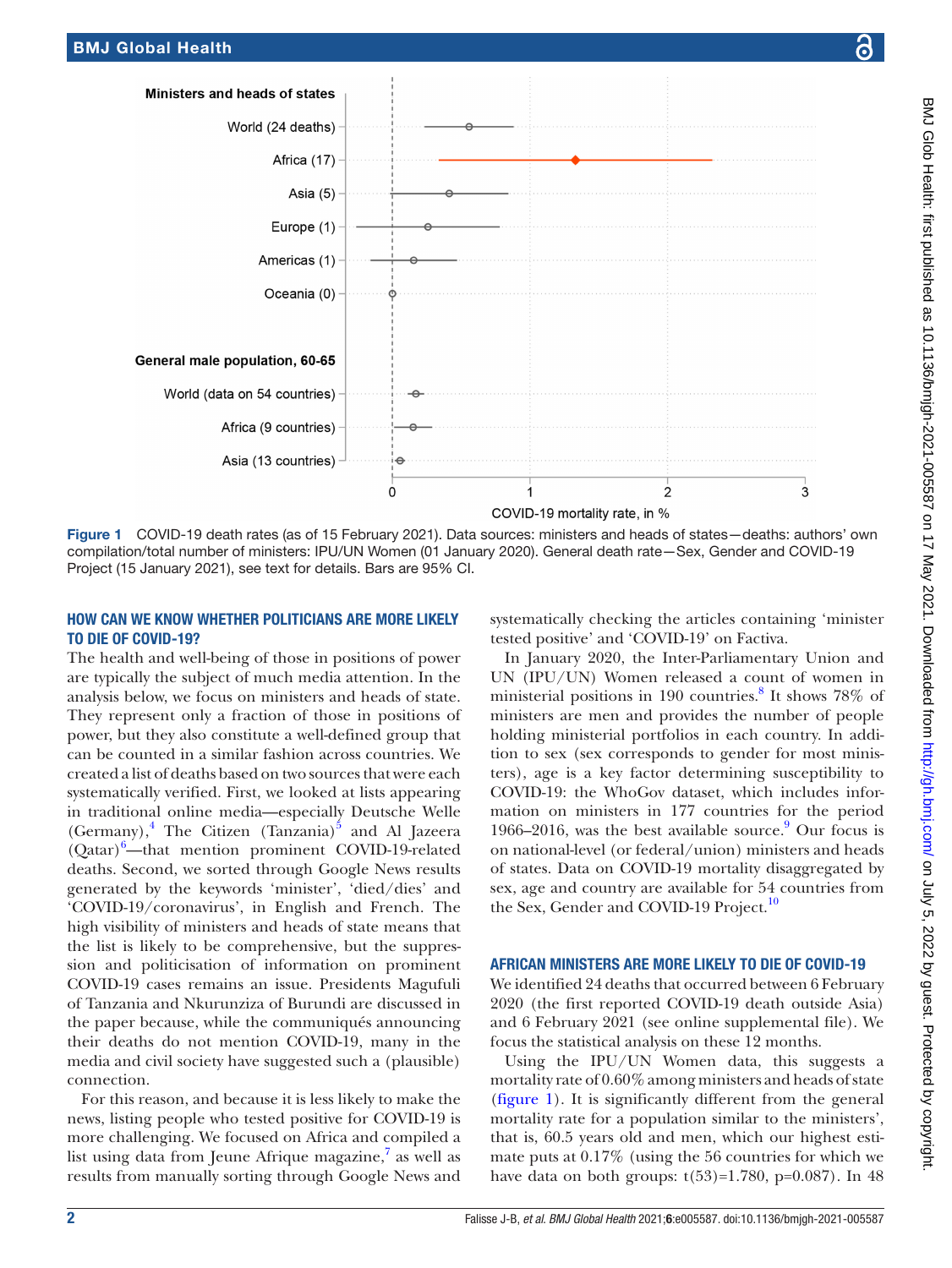countries out of 56, 60.5 years is included in a bracket that goes up to at least 70 years old and Europe is disproportionately represented (23 countries).

The WhoGov dataset contains the year of death for some ministers and heads of state. In the most recent period (2010–2016), which covers only 101 countries, an average of 0.24% (SD: 4.894) of them died during a year when they were in office (which does not necessarily mean they died in office). We do not have a count of ministers and heads of state who died of causes unrelated to COVID-19 for 2020 or 2021. However, when counting only COVID-19-related deaths, the excess mortality would already be around 140% of our estimate for 2010–2016.

The death toll is particularly high in Africa. The 17 deaths give a mortality among ministers and heads of state of 1.33%, which is substantially higher than both the global death rate for people of similar age and gender  $(t(105)=2.357)$ , p=0.023) and the African figure that stands even lower at 0.15%. The latter statistic comes from only nine countries, and its accuracy is likely limited (especially outside urban areas. The ministerial death rate in these nine countries is incidentally substantially higher, at 2.5%). The results are similar when using the 12-month period before 30 March 2021 (submission of the revised version of this manuscript). Overall, Zimbabwe (four deaths) and eSwatini (three deaths, including the prime minister) are the most affected.

According to the partial data from the WhoGov dataset, the average age of African ministers was 63.93 (SD 6.25) in 2016. This is slightly higher than that of the rest of the world combined at 60.09 years old, but is not statistically different from Asia's (62.93) or the Americas' (62.41). The level of gender parity among African ministers is similar to the global level (23% women vs 21% for the rest of the world combined). Those African ministers and heads of state and government who died of COVID-19 were all men, with the exception of Ellen Gwaradzimba (Zimbabwe's minister of State for Manicaland Provincial Affairs), and on average they were aged 61.22 (SD: 9.48). If anything, the African leaders who succumbed to COVID-19 were slightly younger than their seven counterparts on other continents (62.66; SD: 7.71).

Providing an accurate estimate of the case fatality rate among ministers and leaders is difficult because of the likelihood our list of positive cases is incomplete. Focusing on the most preoccupying case of Africa, the available data give a rather unrealistic 26%. Using the infection fatality rate may be more informative: the 1.33% mortality rate reported above is similar to the global infection fatality rate for men aged 65 estimated by O'Driscoll *et al* based on 45, mostly high-income, countries.<sup>[11](#page-4-9)</sup>

### WHY DO SO MANY AFRICAN LEADERS DIE OF COVID-19?

High-level politicians are likely to be exposed to SARS-CoV-2 more often than the average citizen in their countries. They are typically in close physical contact with a lot of people, as their jobs involve formal meetings, parliamentary sessions and interactions with the

# BMJ Global Health

media and the general public. They also tend to travel a lot, both domestically and, when possible, internationally. They meet many people from diverse groups, some of whom, including other politicians, are also in highrisk categories—COVID-19 clusters have been found among the cabinets of Guinea Bissau in March (five positive cases, including the prime minister), $12$  South Sudan in May 2020  $(10 \text{ positives})^{13}$  $(10 \text{ positives})^{13}$  $(10 \text{ positives})^{13}$  and Zimbabwe in January 2021 (three ministers died).<sup>14</sup> Many of the leaders' activities are difficult to shift online, and often involve being indoors, where the likelihood of contracting SARS-CoV-2 is far higher. It is also worth noting that the first COVID-19-related ministerial deaths were in countries where the parliament was still meeting in-person in the first half of 2020, such as Somalia, Guinea, Niger and Burundi.<sup>[15](#page-5-2)</sup> Elections involve rallies and even more meetings, and therefore further interpersonal contact and risk of infection: in Africa, over 40% of the countries that had an election in the last 12 months lost at least one minister to COVID-19, versus only 10% for countries that did not  $(\chi^2(1, n=53)=7.154, p=0.007)$ . For example, in Guinea, which held a referendum in March 2020 and a general election in October 2020, Minister Secretary General of the Government Sékou Kourouma died of COVID-19 in April, only 24 hours after the head of Guinea's electoral commission also succumbed to the disease.<sup>16</sup>

Given that these occupational risks exist in all countries, they cannot account for why the number of senior political figures who have died on the African continent during the pandemic is relatively high. As their sex and age profiles also do not fully account for this, further explanation is required. We will now investigate five nonmutually exclusive hypotheses.

A first possibility is that African leaders are more likely to exhibit COVID-19 comorbidities. The evidence to support this hypothesis is limited and is generally not reflected in publicly available information: individual comorbidities are typically kept confidential and, even after death, they are rarely made public. Furthermore, a study based on high-income countries has established that people elected to their country's highest office tend to die younger—a phenomenon described as 'accelerated ageing'—but no specific health conditions are mentioned.<sup>17</sup> However, we uncovered no evidence that indicates this issue affects African leaders more than their counterparts in other regions. Diabetes and obesity are more frequent among wealthy African individuals with a high level of education, $^{18}$  but this is also the case in Asia.<sup>19</sup> It was notable that at least five of the senior politicians who died after becoming ill with COVID-19 were known diabetics, including two Bangladeshi ministers and eSwatini prime minister Ambrose Dlamini.

A second hypothesis relates to healthcare provision. Many African health systems are chronically under-funded and under-resourced, and this hampers their response to COVID-19 infections.<sup>[20](#page-5-7)</sup> While US president Donald Trump benefitted from cutting-edge experimental treatment when he was in office, this may not have been the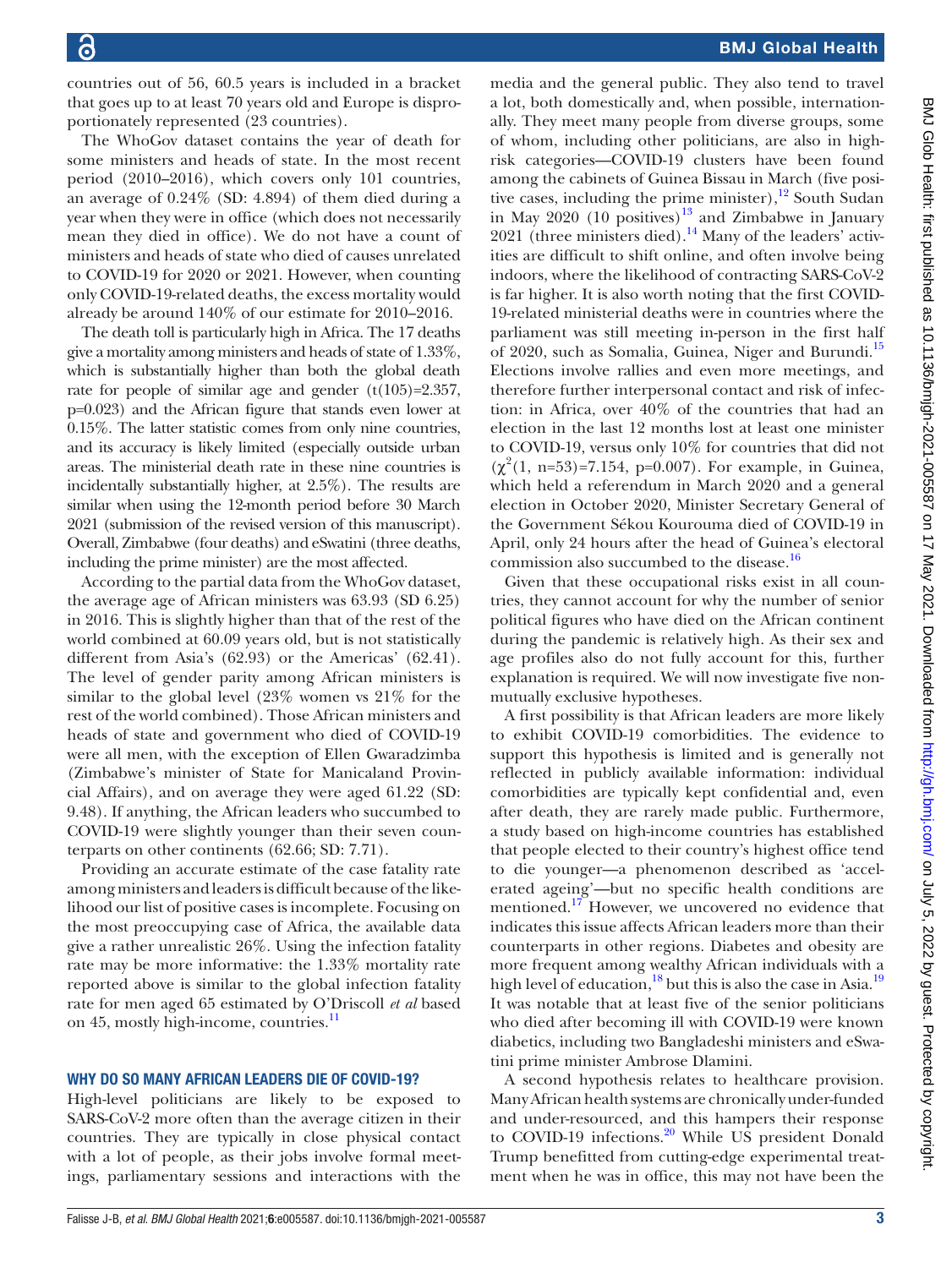case for many African leaders. African elites, especially those from the poorer nations, often seek to access better healthcare in higher-income African countries or in private clinics in Asia or Europe. $^{21}$  For example, former president Robert Mugabe regularly took his medical check-ups in Singapore, where he died in hospital in 2019. During the same year, current Zimbabwean vice president and minister of health Constantino Chiwenga spent 4 months receiving medical treatment in China.<sup>[22](#page-5-9)</sup> There is no research on whether medical transfer abroad was formally prohibited, but restrictions of movement in the context of COVID-19 may have prevented African elites from obtaining the better-quality healthcare that they would normally have accessed, $2^3$  especially at short notice. Prime minister Dlamini from eSwatini was transferred to South Africa, but not outside the continent. Algerian president Abdelmadjid Tebboune was admitted to a German hospital in November 2020 and survived.<sup>[24](#page-5-11)</sup> All the African ministers who died of COVID-19 died in their country of origin.

A third possibility is that mortality in the general African population is higher than reported. This argument is made in recent publications, $25$  but has been challenged by the  $WHO^{26}$  $WHO^{26}$  $WHO^{26}$  and studies that use several demographic, environmental and cultural features to explain the comparatively low death rate in Africa. $2728$ As mentioned above, the ministers and heads of state considered in this analysis are particularly exposed, and it would be dangerous to infer too much about the broader population. They may, however, represent a wider class of politicians and public personalities, as there is substantial anecdotal evidence of other high-profile individuals dying of COVID-19 across Africa: examples include Mali's leader of the opposition Soumaila Cissé,  $29$  Zanzibar's first vice president Maalim Seif Sharif Hamad,<sup>30</sup> Nigerian president's chief of staff Abba Kyari<sup>[31](#page-5-17)</sup> and Zimbabwe's high court judge Clement Phiri.<sup>32</sup> At a more general level, the extremely high case fatality rate we compiled using publicly available data does suggest under-reporting of positive cases highlighted in various publications, which may be associated with the relatively low levels of testing in many African countries.<sup>[33](#page-5-19)</sup>

A fourth possibility is that the risk of contracting SARS-CoV-2 is higher for African ministers because their work environment is busier and, therefore, more prone to the circulation of the virus. African cabinets are on average larger than those in the rest of world (26.05 vs 19.13 ministers on average according to the IPU/UN Women dataset: t(188)=5.785, p=0.000. The difference holds when comparing to Asia, which comes second, and when using the WhoGov 2010–2016 data). However, it remains a weak hypothesis in the absence of comprehensive comparative data on ministerial cultures across continents—including, for instance, travel, meeting and rally habits and ministerial cabinet sizes.

Finally, it is worth pointing out that no fewer than 9 out of the 17 death cases in Africa are in Southern Africa (in South Africa, eSwatini, Zimbabwe and Malawi), and

eight of them occurred after the so-called 'South African' SARS-CoV-2 variant (501Y.V2), which is more transmissible, $34$  was first reported.

### CONSEQUENCES: SHAPING HEALTH POLICY… AND DEMOCRACY?

States have well-established procedures to deal with the deaths of ministers and heads of state while in office, and we did not find evidence of significant destabilisation of governments following these COVID-19-related deaths. However, the deaths do have an important symbolic impact on the population and government, and they have been associated with substantial changes in public health policy, especially in contexts where the response to the pandemic had been contentious or minimal. In Malawi, where the country's high court had blocked lockdown measures in April 2020 following a challenge from civil society groups, $35$  the death of Lingson Belekanyama (minister of local government and rural development) was used by president Lazarus Chakwera to stress the importance of new restrictions. $36$  In Burundi, president Nkurunziza died on 9 June 2020 following a short stay in hospital. Despite the official communiqué mentioning 'cardiac arrest', it is strongly suspected that COVID-19 was the cause of death. $37$  Hitherto, the Burundian authorities had downplayed the severity of the epidemic in the country and the WHO representative had been expelled for allegedly interfering with pandemic management. By 30 June, new president Evariste Ndayishimiye had announced that COVID-19 was Burundi's biggest enemy, and a new campaign of active COVID-19 screening was launched shortly after. $38$  In December 2020, when former president Pierre Buyoya died, there was no hesitation in announcing that it was due to COVID-19.<sup>39</sup> Tanzania's president John Magufuli made global headlines for minimising the danger of COVID-19 and calling for prayers and untested herbal medicine as treatment and prophylaxis.[40](#page-5-26) In May 2020, the country stopped reporting cases, and on 1 February 2021 the health minister announced that Tanzania was still not interested in a vaccine programme. $^{41}$  However, on 19 February, the president's chief secretary, John Kijazi, was among a series of prominent people who died of what many in the media suspected was COVID-19.<sup>[42](#page-5-28)</sup> On 22 February, president Magufuli finally urged citizens to wear masks.<sup>[43](#page-5-29)</sup> These events were soon overtaken by his own death, which, according to official sources, occurred on 17 March due to heart complications. Before it was announced, Magufuli had been absent from public view for several weeks. During this time, rumours that he had COVID-19, and that he had gone to Kenya for treatment, circulated widely. $40$  At the time of writing, it is early in new president Samia Suluhu Hassan's tenure, but there are indications that further changes to COVID-19 policy will be implemented, including the recent publication of new ministry of health COVID-19 treatment guidelines. Countries that already had strong COVID-19 responses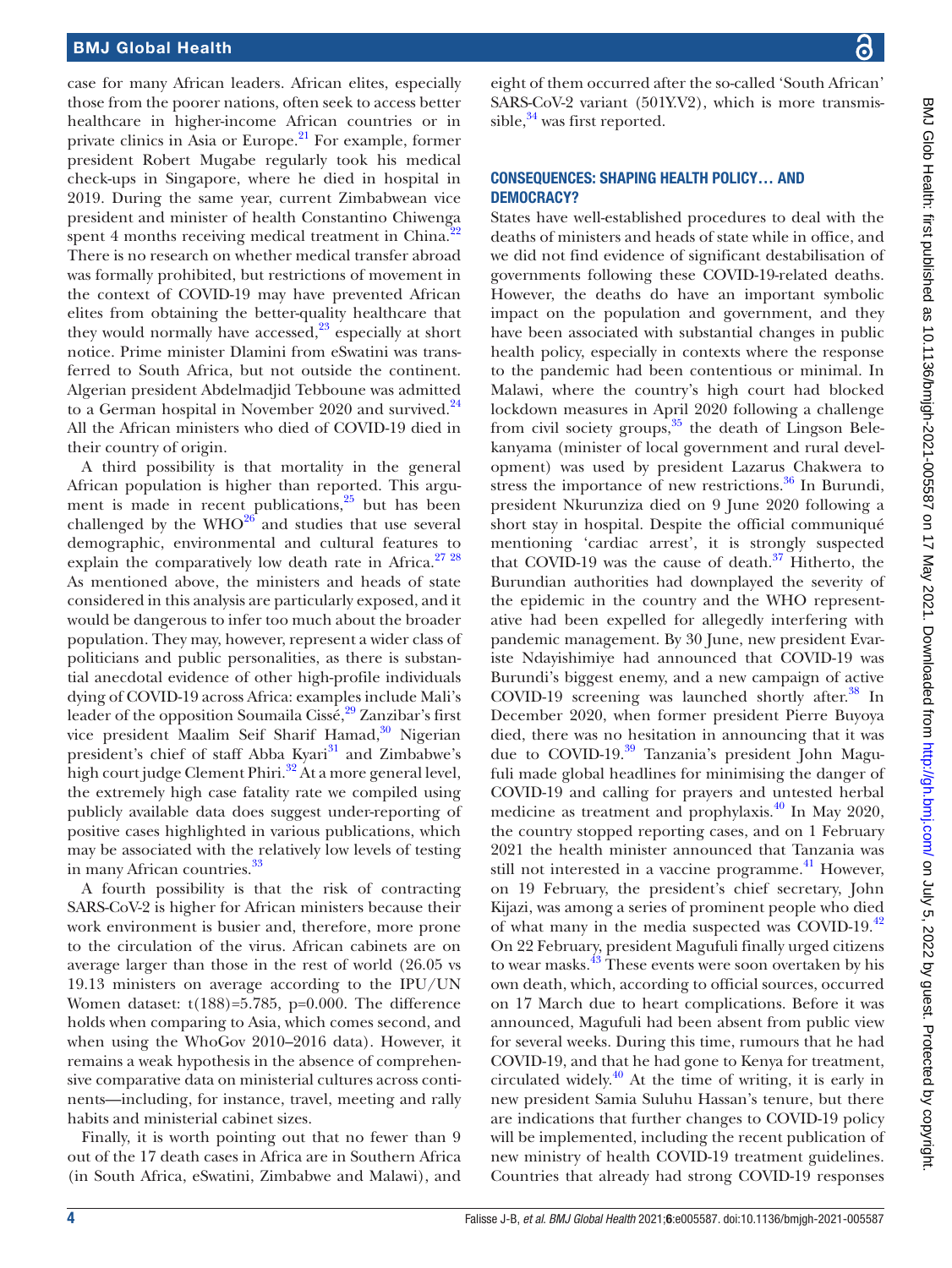in place, such as Zimbabwe, Niger or Senegal, saw no substantial changes to health policies following ministerial deaths.

Ministerial deaths will result in a reconfiguration of political leadership. However, the passing of the baton to a younger or more gender representative cohort is unlikely (with President Samia in Tanzania being a notable exception). The number of fatalities has been too low to have such a catalytic effect and, as the case of Zimbabwe shows, there are many more politicians, with similar profiles, waiting to fill gaps.<sup>41</sup>

There may be a shift in the manner in which government business is transacted. The image of leaders who have prided themselves on their longevity and indestructability is likely to be tarnished as they die or disappear from public view—although none of the most longlasting presidents has yet been a casualty of COVID-19. It is possible that as they become less visible in public, more of the work of government will fall to deputies and junior ministers who exist in significant numbers. The disconnect between the top leadership, the rest of the government apparatus and the wider public is likely to increase. Junior or deputy ministers may be somewhat younger, and, in many countries, these positions are occupied by women more frequently than senior positions. While there is a reduced chance of mortality, they are likely to be much more exposed than the substantive ministers who carry out fewer daily interactions even though they ultimately call the shots.

The death of a significant number of opposition politicians—who are also highly itinerant and interact with many people—could spell a reduction in the pool of those who are prepared to challenge and call to account the sitting government. The same can be said for lawyers (as seen in the case of the Tanganyika Law Society<sup>42</sup>), and other public figures, such as academics, who in many African countries play an important public role in ensuring that there are political checks and balances, and have already suffered major casualties in countries such as Zimbabwe, $^{43}$  $^{43}$  $^{43}$  Tanzania $^{44}$  $^{44}$  $^{44}$  and Nigeria.<sup>[45](#page-5-31)</sup>

African lawmakers across the political spectrum are of course aware that many of their number are succumbing to the pandemic, and most African countries are calling for an accelerated rollout of foreign-made vaccines. Some political elites, it has been rumoured, have already had privileged access to vaccines, $34$  which, if true, suggests that they are not sceptical about immunisation—and this bodes well for political leaders acting as role models for the wider population when further vaccines become available. This is now the case in Ghana and Ivory Coast, where mass inoculation has begun with assistance from the UN-backed Covax distribution initiative. Mindful perhaps of their vulnerability, Ghana's president Nana Akufo-Addo, and Ivory Coast's minister of culture Raymonde Goudou Coffie, were at the front of the queue. $46$ 

Contributors JBF created the dataset collating data from third parties, performed the statistical analysis, and drafted and revised the paper. RM drafted and revised the paper. TM led the funding acquisition and initiated the paper, drafted some sections and the conclusion, and revised the paper. PN drafted the introductory and final sections of the paper, revised it, and came up with the original idea. The authors are listed in alphabetical order, all were involved in data analysis.

Funding GCRF\_NF109: GCRFCV19@ukri.org 'African elections during the COVID-19 pandemic' project.

Competing interests None declared.

Patient consent for publication Not required.

Provenance and peer review Not commissioned; externally peer reviewed.

Data availability statement The IPU/UN Women, WhoGov, and Sex, Gender and COVID-19 Project data are available in public open access repositories. Our own compilation of COVID-19-related deaths and positive cases is included in the online supplementary information.

Supplemental material This content has been supplied by the author(s). It has not been vetted by BMJ Publishing Group Limited (BMJ) and may not have been peer-reviewed. Any opinions or recommendations discussed are solely those of the author(s) and are not endorsed by BMJ. BMJ disclaims all liability and responsibility arising from any reliance placed on the content. Where the content includes any translated material, BMJ does not warrant the accuracy and reliability of the translations (including but not limited to local regulations, clinical guidelines, terminology, drug names and drug dosages), and is not responsible for any error and/or omissions arising from translation and adaptation or otherwise.

Open access This is an open access article distributed in accordance with the Creative Commons Attribution 4.0 Unported (CC BY 4.0) license, which permits others to copy, redistribute, remix, transform and build upon this work for any purpose, provided the original work is properly cited, a link to the licence is given, and indication of whether changes were made. See: [https://creativecommons.org/](https://creativecommons.org/licenses/by/4.0/) [licenses/by/4.0/](https://creativecommons.org/licenses/by/4.0/).

### ORCID iD

Jean-Benoît Falisse <http://orcid.org/0000-0002-0291-731X>

### **REFERENCES**

- <span id="page-4-0"></span>1 Ahmad A, Chung R, Eckenwiler L, *et al*. What does it mean to be made vulnerable in the era of COVID-19? *[Lancet](http://dx.doi.org/10.1016/S0140-6736(20)30979-X)* 2020;395:1481–2.
- 2 Pijls BG, Jolani S, Atherley A, *et al*. Demographic risk factors for COVID-19 infection, severity, ICU admission and death: a metaanalysis of 59 studies. *[BMJ Open](http://dx.doi.org/10.1136/bmjopen-2020-044640)* 2021;11:44640.
- <span id="page-4-1"></span>3 Garrote Sanchez D, Gomez Parra N, Ozden C. *Which jobs are most vulnerable to COVID-19? what an analysis of the European Union reveals*. World Bank, Washington, DC, 2020.
- <span id="page-4-2"></span>4 Coronavirus: politicians who′ve tested positive, 2021. Dtsch. Welle. Available: [https://www.dw.com/en/coronavirus-politicians-whove](https://www.dw.com/en/coronavirus-politicians-whove-tested-positive/g-54807601)[tested-positive/g-54807601](https://www.dw.com/en/coronavirus-politicians-whove-tested-positive/g-54807601)
- <span id="page-4-3"></span>5 Sadc loses ten cabinet ministers to Covid-19 in two weeks. Citiz, 2021. Available: [https://www.thecitizen.co.tz/tanzania/news/sadc](https://www.thecitizen.co.tz/tanzania/news/sadc-loses-ten-cabinet-ministers-to-covid-19-in-two-weeks-3269090)[loses-ten-cabinet-ministers-to-covid-19-in-two-weeks-3269090](https://www.thecitizen.co.tz/tanzania/news/sadc-loses-ten-cabinet-ministers-to-covid-19-in-two-weeks-3269090) [Accessed 2 Mar 2021].
- <span id="page-4-4"></span>6 Coronavirus pandemic: which politicians and celebs are affected? Al Jazeera, 2020. Available: [https://www.aljazeera.com/news/2020/9/](https://www.aljazeera.com/news/2020/9/20/coronavirus-pandemic-which-politicians-and-celebs-are-affected) [20/coronavirus-pandemic-which-politicians-and-celebs-are-affected](https://www.aljazeera.com/news/2020/9/20/coronavirus-pandemic-which-politicians-and-celebs-are-affected)
- <span id="page-4-5"></span>7 Toulemonde M, Marbot O. Un an de Covid-19 en Afrique : politiques, artistes, sportifs… Ceux qui en sont morts, ceux qui l'ont vaincu. Jeune Afrique, 2021. Available: [https://www.jeuneafrique.com/](https://www.jeuneafrique.com/1120464/societe/un-an-de-covid-19-en-afrique-politiques-artistes-sportifs-ceux-qui-lont-eu-ceux-qui-lont-vaincu/) [1120464/societe/un-an-de-covid-19-en-afrique-politiques-artistes](https://www.jeuneafrique.com/1120464/societe/un-an-de-covid-19-en-afrique-politiques-artistes-sportifs-ceux-qui-lont-eu-ceux-qui-lont-vaincu/)[sportifs-ceux-qui-lont-eu-ceux-qui-lont-vaincu/](https://www.jeuneafrique.com/1120464/societe/un-an-de-covid-19-en-afrique-politiques-artistes-sportifs-ceux-qui-lont-eu-ceux-qui-lont-vaincu/) [Accessed 2 Mar 2021].
- <span id="page-4-6"></span>8 Inter-Parliamentary Union. Women in politics: 2020, 2020. Available: [https://www.ipu.org/resources/publications/infographics/2020-03/](https://www.ipu.org/resources/publications/infographics/2020-03/women-in-politics-2020) [women-in-politics-2020](https://www.ipu.org/resources/publications/infographics/2020-03/women-in-politics-2020) [Accessed 2 Mar 2021].
- <span id="page-4-7"></span>9 Nyrup J, Bramwell S. Who governs? a new global dataset on members of cabinets. *[Am Polit Sci Rev](http://dx.doi.org/10.1017/S0003055420000490)* 2020;114:1366–74.
- <span id="page-4-8"></span>10 Global Health 50/50. The sex, gender and COVID-19 project. Available: [https://globalhealth5050.org/the-sex-gender-and-covid-](https://globalhealth5050.org/the-sex-gender-and-covid-19-project/)[19-project/](https://globalhealth5050.org/the-sex-gender-and-covid-19-project/) [Accessed 2 Mar 2021].
- <span id="page-4-9"></span>11 O'Driscoll M, Ribeiro Dos Santos G, Wang L, *et al*. Age-Specific mortality and immunity patterns of SARS-CoV-2. *[Nature](http://dx.doi.org/10.1038/s41586-020-2918-0)* 2021;590:140–5.
- <span id="page-4-10"></span>12 Guinea-Bissau PM, 3 others test positive for COVID-19. Africanews, 2020. Available: [https://www.africanews.com/2020/04/30/guinea-](https://www.africanews.com/2020/04/30/guinea-bissau-pm-3-others-test-positive-for-covid-19/)